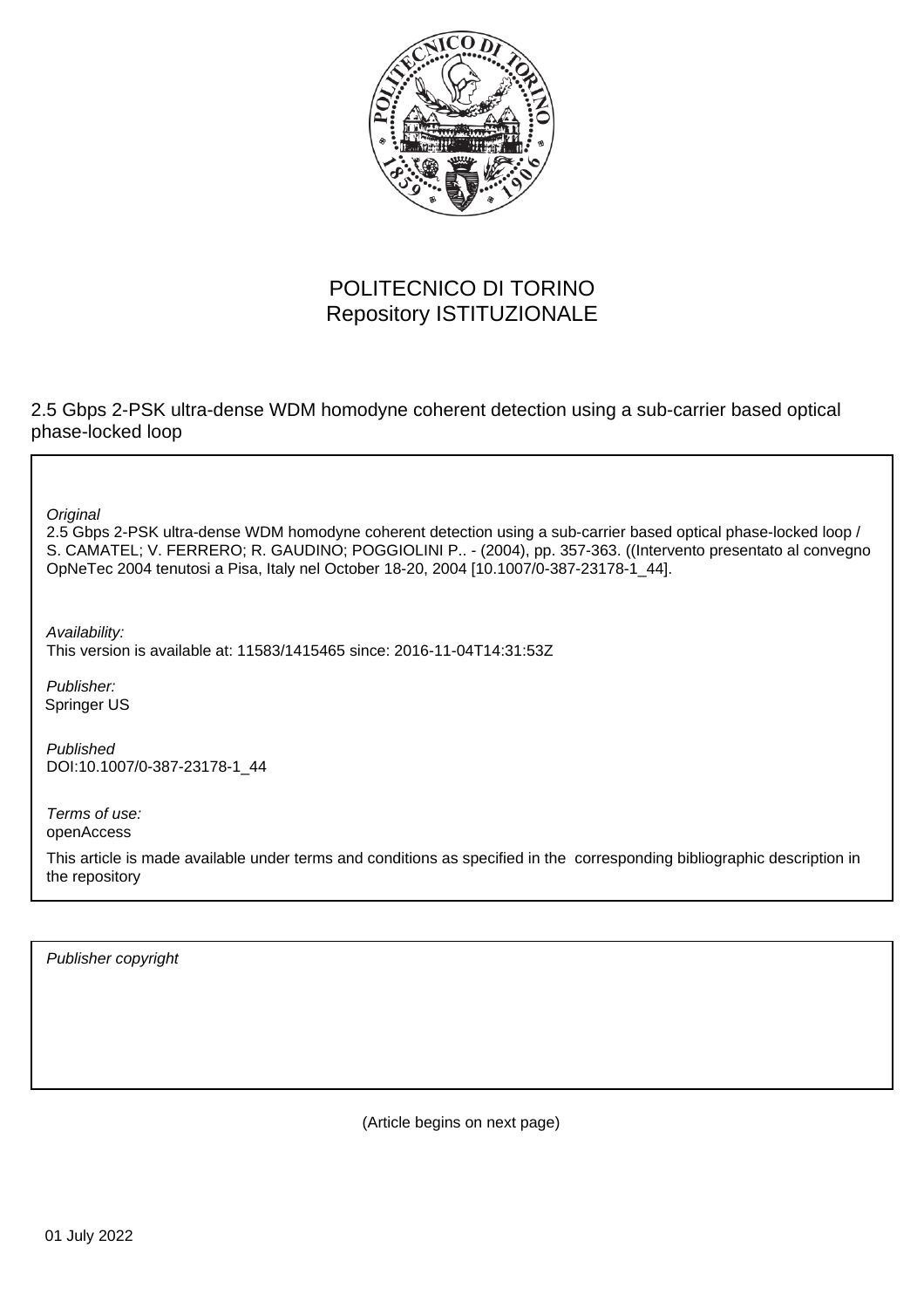# **2.5 GBPS 2-PSK ULTRA-DENSE WDM HOMODYNE COHERENT DETECTION USING A SUB-CARRIER BASED OPTICAL PHASE-LOCKED LOOP**

S. Camatel, V. Ferrero, R. Gaudino and P. Poggiolini *PhotonLab, Dipartimento di Elettronica, Politecnico di Torino, Corso Duca degli Abruzzi 24, 10129 Torino, Italy* 

- Abstract: We present an optical phase locked loop based on sub-carrier modulation and designed using commercial optical components. In principle the output of a continuous-wave laser is subcarrier modulated by a common LiNbO3 MachZehender driven by an electrical voltage controlled oscillator. The proposed architecture is used as optical receiver for homodyne coherent detection of ultra-dense WDM 2.5 Gbps 2-PSK signals with 6.25 GHz spacing. This method offers the potential for providing many closely spaced multigigabit channels and enables coherent lightwave technology to become commercially viable.
- Key words: Multichannel Coherent Optical Communications, Homodyning, Phase modulation, Ultra Dense WDM, Optical PLL.

# **1. INTRODUCTION**

The development of Ultra-Dense WDM (UDWDM) systems is currently under investigation for increasing the global capacity per single fiber. For example in [1], 10 Gbit/s transmission at 25 GHz channel spacing is demonstrated and studied in details. Anyway, it is shown in this and other works that optical filters for UDWDM have very tight requirements in passband shape and frequency stability. As described in [2] these requirements can be avoided using coherent communication systems which let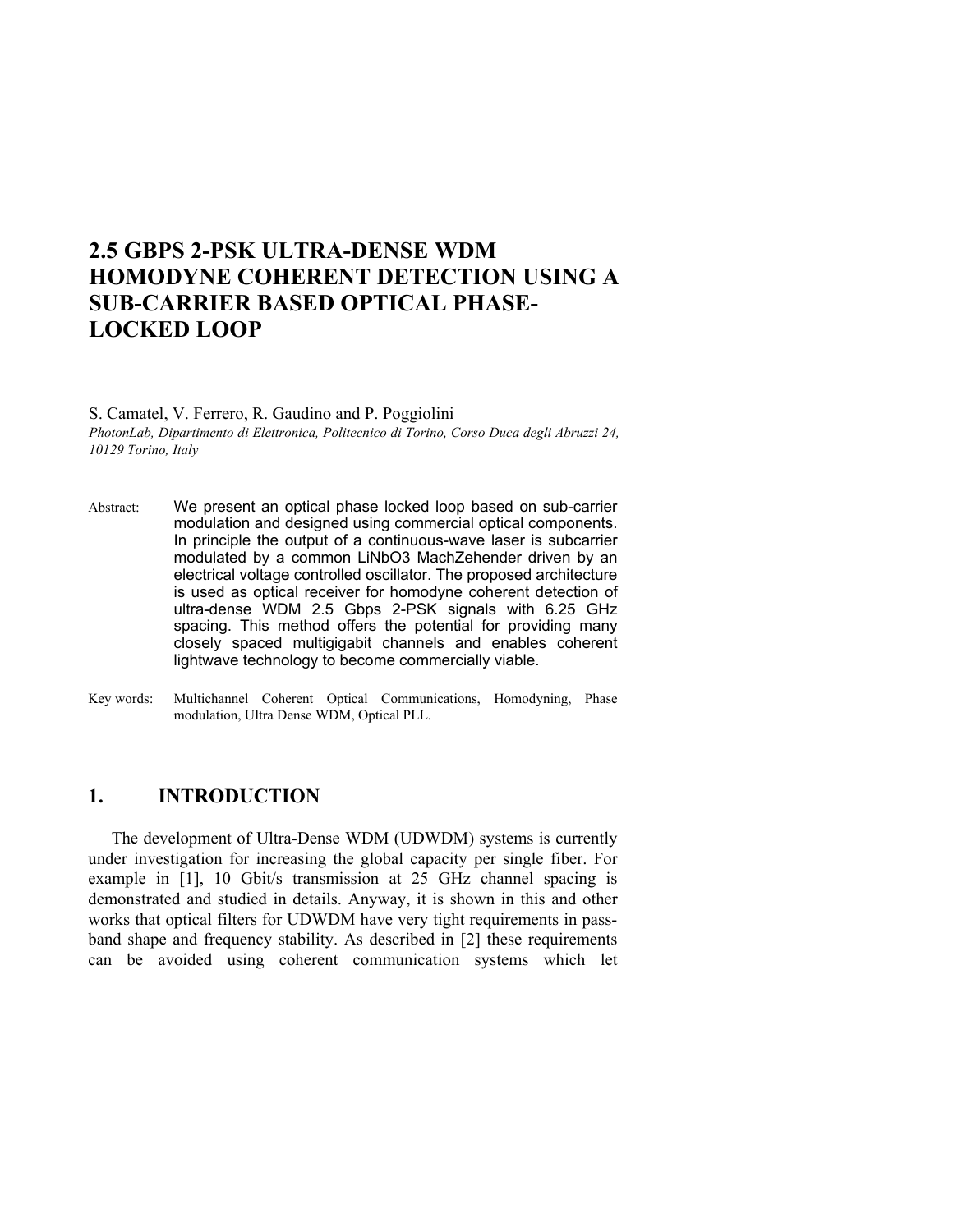transmission of a large number of WDM optical channels with very narrow frequency separations. Another advantage of coherent transmission is the ability to select any particular channel by simply tuning a local oscillator. An optical phase-locked loop (OPLL) has then to be implemented in order to obtain a tunable local oscillator.

OPLLs for homodyne or heterodyne coherent detection received a great deal of attention at the beginning of the 1990s [3] in order to increase the receiver sensitivity, but they never found practical applications, first because of their complexity, secondly due to the introduction of EDFAs, that greatly leveraged sensitivity issues. We proposed in [4-6] a novel and much simpler OPLL architecture based on commercial off-the-shelf optoelectronic components and without fast direct laser frequency tuning. Frequency tuning is obtained in our system through optical sub-carrier generation and tuning, and will be indicated as SC-OPLL.

This paper presents a possible application of our SC-OPLL for demultiplexing and detection of UDWDM signals. We propose and demonstrate a receiver setup capable of detecting 2-PSK signals at 2.5Gbit/s and 6.25 GHz channel separation. Our setup does not require narrow optical filters, and can be an enabling technology for future optical networks.

# **2. SC-OPLL ARCHITECTURE**

The SC-OPLL architecture is shown in Fig. 1. The Optical Voltage Controlled Oscillator (OVCO) is the key-element and is based on a commercial Continuous-Wave (CW) external cavity tunable laser at



*Figure 1.* Schematic diagram of SC-OPLL.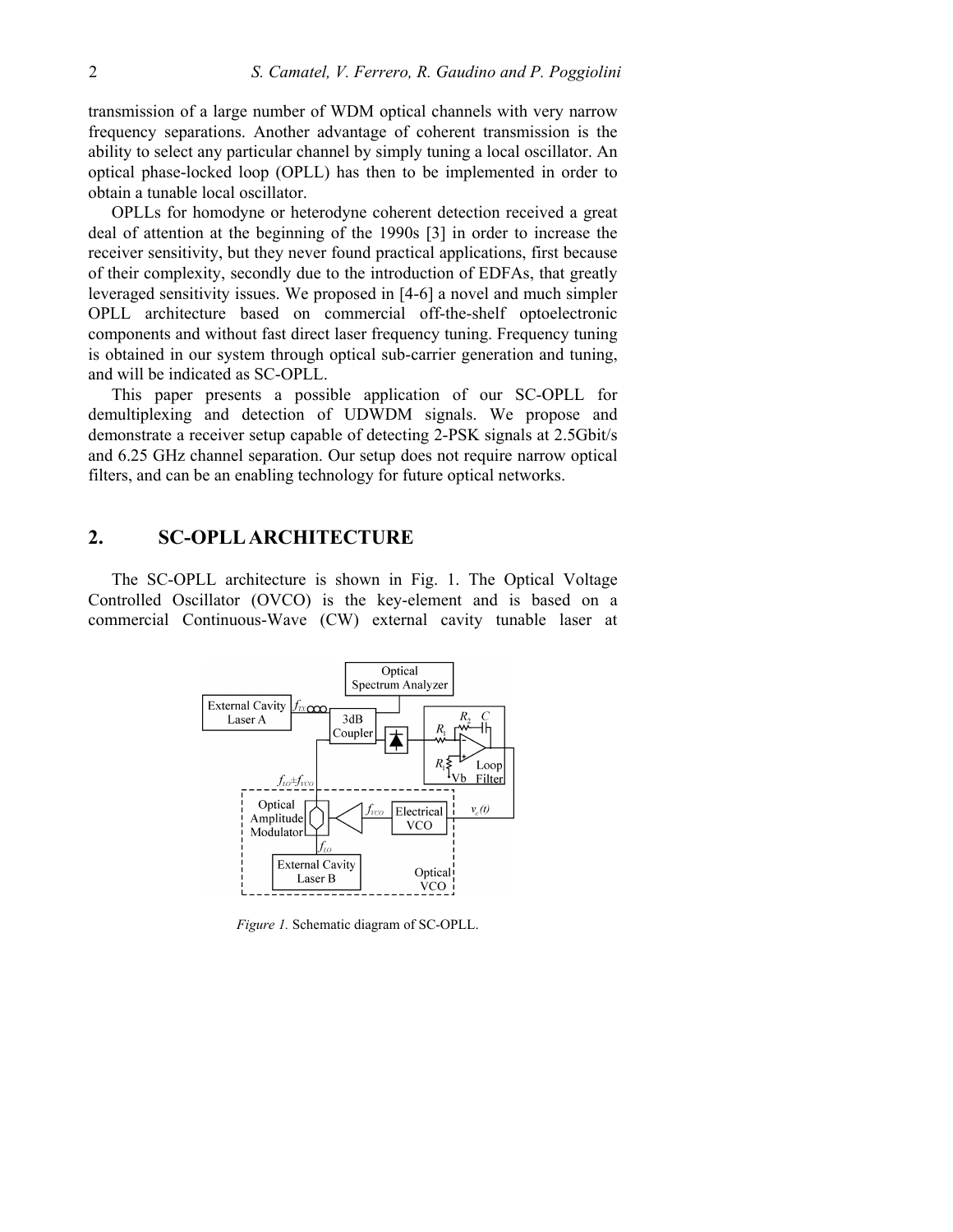

*Figure 2.* Spectrum at the output of the optical VCO.

frequency *fLO* that is externally amplitude modulated by the signal coming from an electrical VCO at frequency  $f_{VCO}$ . By biasing the external Mach-Zehnder (MZ) amplitude modulator at a null of its transfer function, a sinusoidal carrier-suppressed modulation is obtained. The resulting spectrum at the output of the OVCO is shown in Fig. 2. Two main sub-carriers at frequency  $f_{LO} \neq f_{VCO}$  are generated, with spurious optical tones at  $f_{LO}$  and  $f_{LO} \pm 2$ :  $f_{VCO}$  due respectively to a limited extinction ratio and nonlinearities of the amplitude modulator. Considering one of the two main sub-carriers, for example the one at  $f_{LO}+f_{VCO}$ , we are able to tune an optical frequency by simply changing the voltage applied to the electrical VCO, thus implementing an OVCO. Actually, this is the key issue of the proposed architecture, that allows obtaining optical fine frequency tuning with the speed and stability of an electrical VCO, and thus to re-use typical RF PLL set-ups. In our case, a standard second-order PLL control circuit allows to lock  $f_{LO}+f_{VCO}$  to the transmitted signal at frequency  $f_{TX}$  (laser A in Fig. 1). When the OPLL is locked to  $f_{LO} + f_{VCO} = f_{TX}$ , optical homodyne is obtained, allowing to track the incoming optical signal frequency and phase.

When the incoming signal is modulated, its optical spectrum is translated to base-band at the photodiode output. In principle, due to beating with the other sub-carriers, copies of this signal appears also around frequencies  $f_{VCO}$ and  $2f_{VCO}$ , but they can be filtered out by the receiver filter if  $f_{VCO}$  is larger than the signal spectral width (or bandwidth). Other details of the setup can be found in Fig. 1. A polarization controller matches the polarization of TX and LO signals before being combined by a 3dB coupler and sent to an amplified photodiode. The resulting electrical signal is processed by a single-pole active filter, in order to obtain a second-order PLL with natural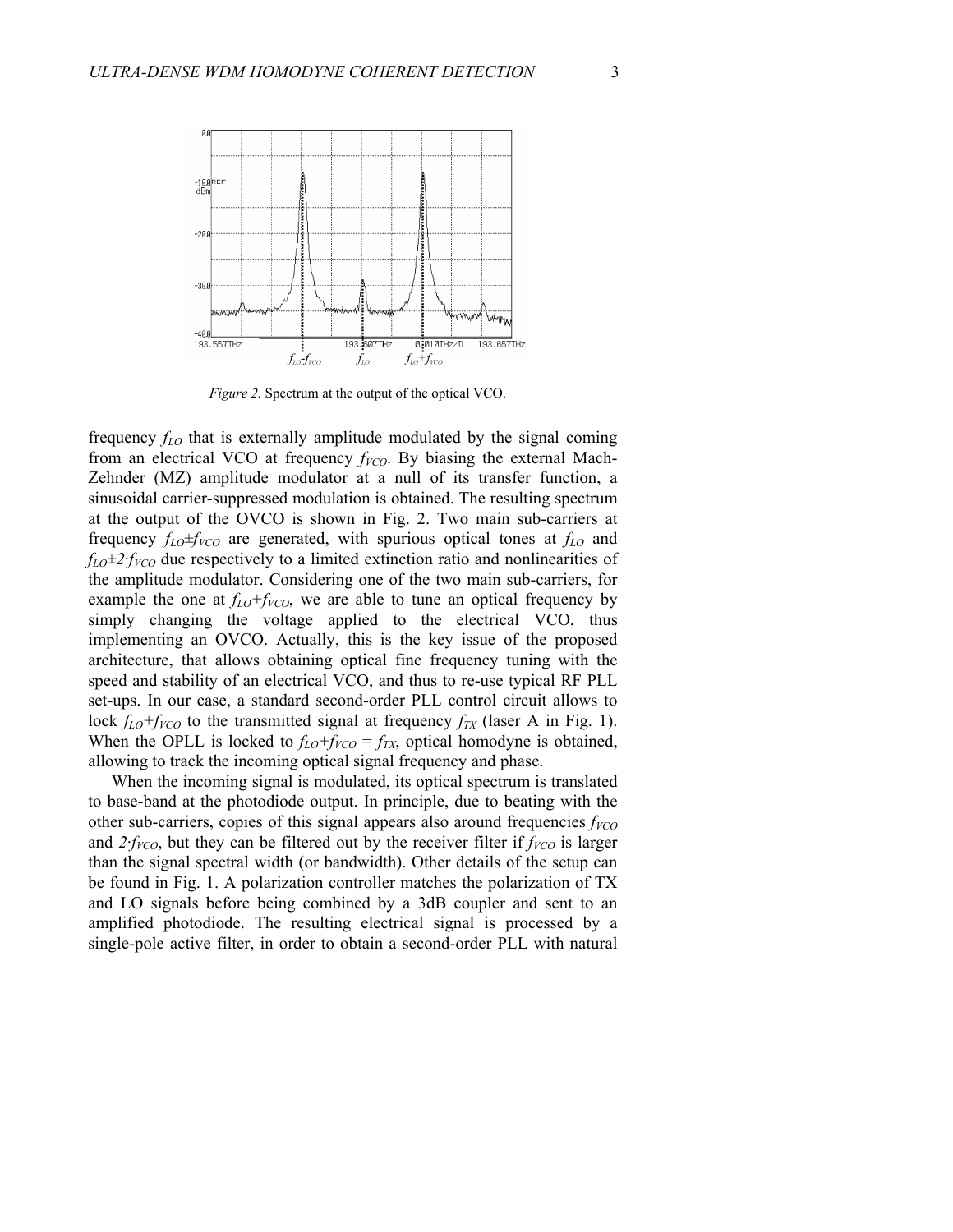frequency *floop* and the damping factor ξ [5], which both depend on the loop filter parameters  $\tau_1=R_1C$  and  $\tau_2=R_2C$ .

#### **3. ULTRA-DENSE WDM COHERENT DETECTION**

An ultra-dense WDM optical transmission system has been experimentally set up in order to evaluate the performance of our SC-OPLL. The description of the system's design and the obtained results follow.

#### **3.1 System setup**

The system experimental setup is shown in Fig. 3, and is an UDWDM extension of the one presented in [4]. Three CW lasers at frequency  $f_0$ (central channel) and *f0±∆f* (adjacent channels) were optically multiplexed and sent to a  $LiNbO<sub>3</sub>$  external phase modulator, driven by an electrical NRZ 2.5Gbit/s PRBS signal to obtain a 2-PSK modulation. We used external cavity tunable lasers in order to be able to freely set the UDWDM channel separation ∆f. The resulting optical signal, whose spectrum is shown in the upper part of Fig. 4, is sent to a variable optical attenuator (VOA) and then to an optical preamplifier. The resulting signal is then filtered by a 0.6 nm optical filter, which is used to reduce ASE noise, but is large enough to let the three channels pass through undistorted, i.e. this filter does not perform WDM demodulation.The coherent receiver is based on our SC-OPLL. The local oscillator frequency *fLO* has been set such that the main sub-carrier  $f_{LO}+f_{VCO}$  is able to lock the transmitted central channel frequency  $f_0$ . The spectrum at the output of the OVCO has been represented in the lower part of Fig. 4 which graphically represents the desired locking condition. The 2.5



*Figure 3.* UD-WDM experimental setup.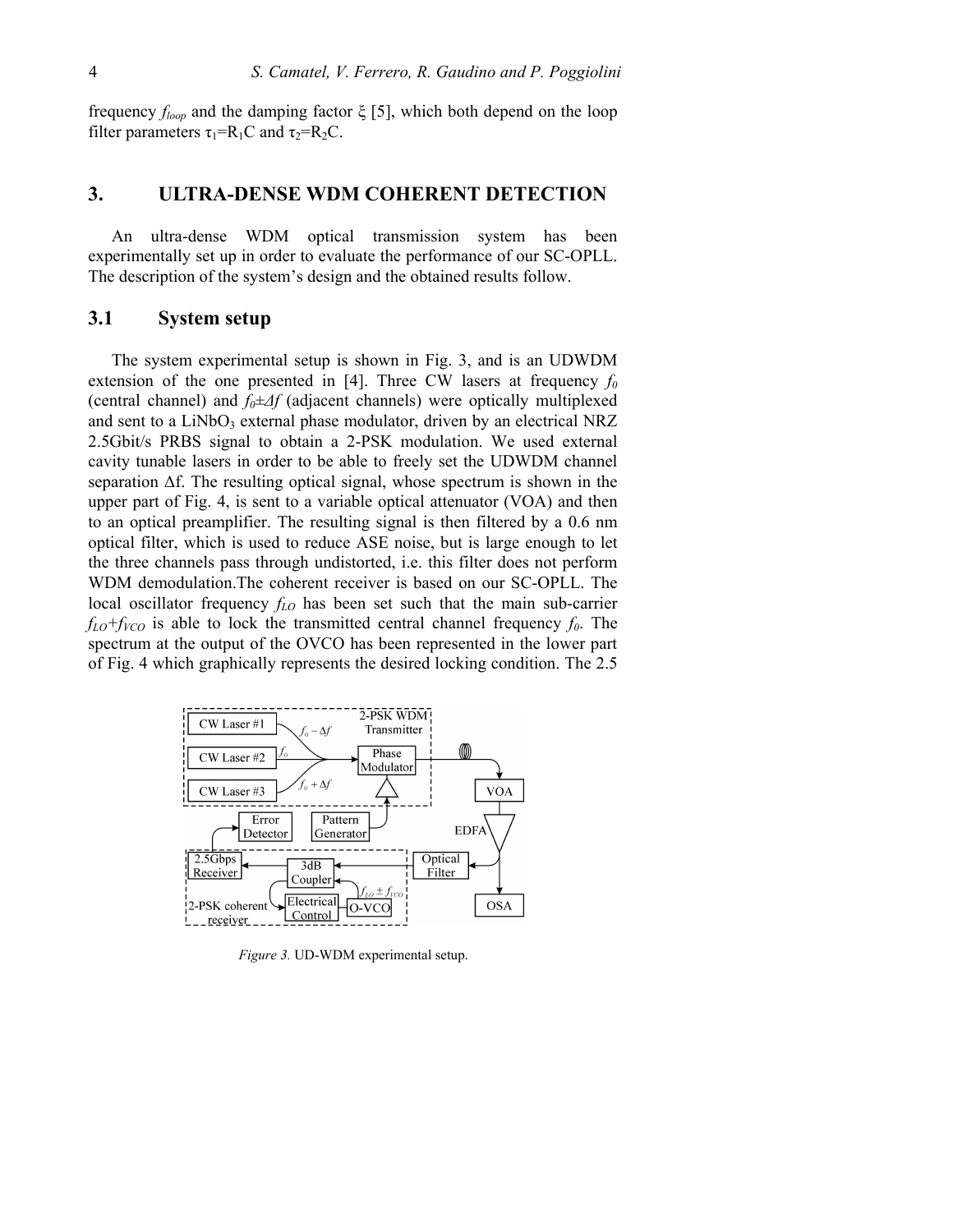

*Figure 4.* Spectra (0.01 nm resolution bandwidth) of the received UD-WDM signal (a) and of the OVCO output

Gbps receiver is a typical amplified photodiode and shifts the received WDM spectrum to base-band. Indeed, when the SC-OPLL is locked, the spectrum at the output of the photodetector includes a spectral component centered on zero frequency generated by the central channel and the contribution around *∆f* given by the adjacent two channels. UD-WDM channel demultiplexing and demodulation is directly obtained through the receiver electrical filters. In fact, a standard receiver filter such as SDH 4 poles Bessel filter at 1.8 GHz proved more than adequate to reject the two adjacent channels efficiently. In contrast, a standard DWDM receiver would demultiplex through optical filtering which is quite impractical at 6.25 GHz channel spacing.

In our experiment, we used a 2-PSK modulation with residual carrier, so that the SC-OPLL automatically locks to the 2-PSK residual carrier. For further details on this principle see [8]. The O-VCO contains an electrical VCO with  $f_{VCO}$  = 20 GHz and 5 GHz dynamic range, followed by a 40 GHz bandwidth  $LiNbO<sub>3</sub>$  amplitude modulator.

## **3.2 Experimental Results**

The performances of our setup were tested by measuring the BER as a function of the OSNR (measured over 0.1nm resolution) for different channel spacing. The results are shown in Fig. 5 for *∆f* equal to 50, 6.25 and 5GHz. The curve for *∆f* = 50GHz can be taken as a reference for a situation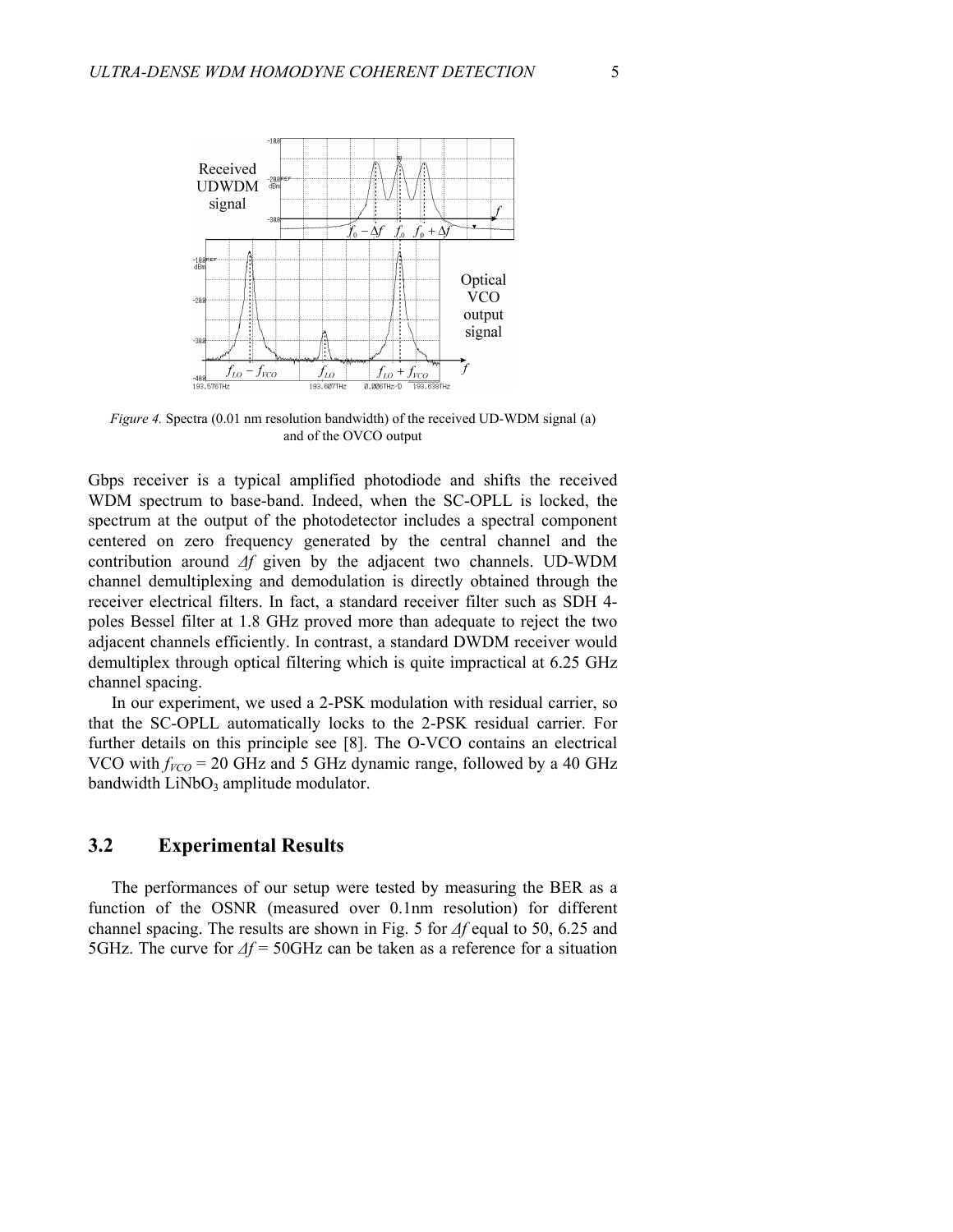

*Figure 5.* BER vs. received OSNR  $(0.1 \text{ nm}$  resolution bandwidth) for 50, 6.25 and 5 GHz channel spacing values.

without WDM crosstalk. In fact, we verified that it does not show any penalty with respect to single channel transmission. The curve for  $\Delta f = 6.25 \text{ GHz}$  shows a penalty smaller than 1 dB at BER=10<sup>-9</sup>. This result proves the feasibility of the proposed setup, even for 6.25 GHz channel spacing. The penalty becomes larger (more than 3 dB) for *∆f* = 5 GHz, where the UD-WDM channel spectra significantly overlap, thus giving rise to an intrinsic, receiver independent, channel crosstalk. Please note that we do not use any particular signal shaping at the transmitter [7], so that *∆f* = 5 GHz, i.e., twice the bit rate, is close to the theoretical limits (regarding bandwidth occupation).

In our experiment, due to hardware limitation, we used only three wavelengths at the transmitter side, which are anyway sufficient as a "proofof-concept" of our technique. In a practical setup with many UD-WDM channels, when  $f_{LO}+f_{VCO} = f_0$ , the other SC-OPLL subcarrier at  $f_{LO}+f_{VCO}$  could beat with another WDM channel. Anyway, this problem can be easily solved by using an optical filter with a passband of the order of  $2f_{VCO}$ , which could be significantly greater than *∆f*. In our experiment, we had 20 GHz, thus envisioning the use of a quite common 40 GHz bandwidth optical filter (tunable, if required by the network architecture).

#### **4. CONCLUSIONS**

We proposed a novel optical PLL architecture based on off-the-shelf optoelectronic components and we used it for coherent detection of 2.5 Gbit/s 2-PSK signals with 6.25 GHz spacing and 1 dB penalty for UDWDM